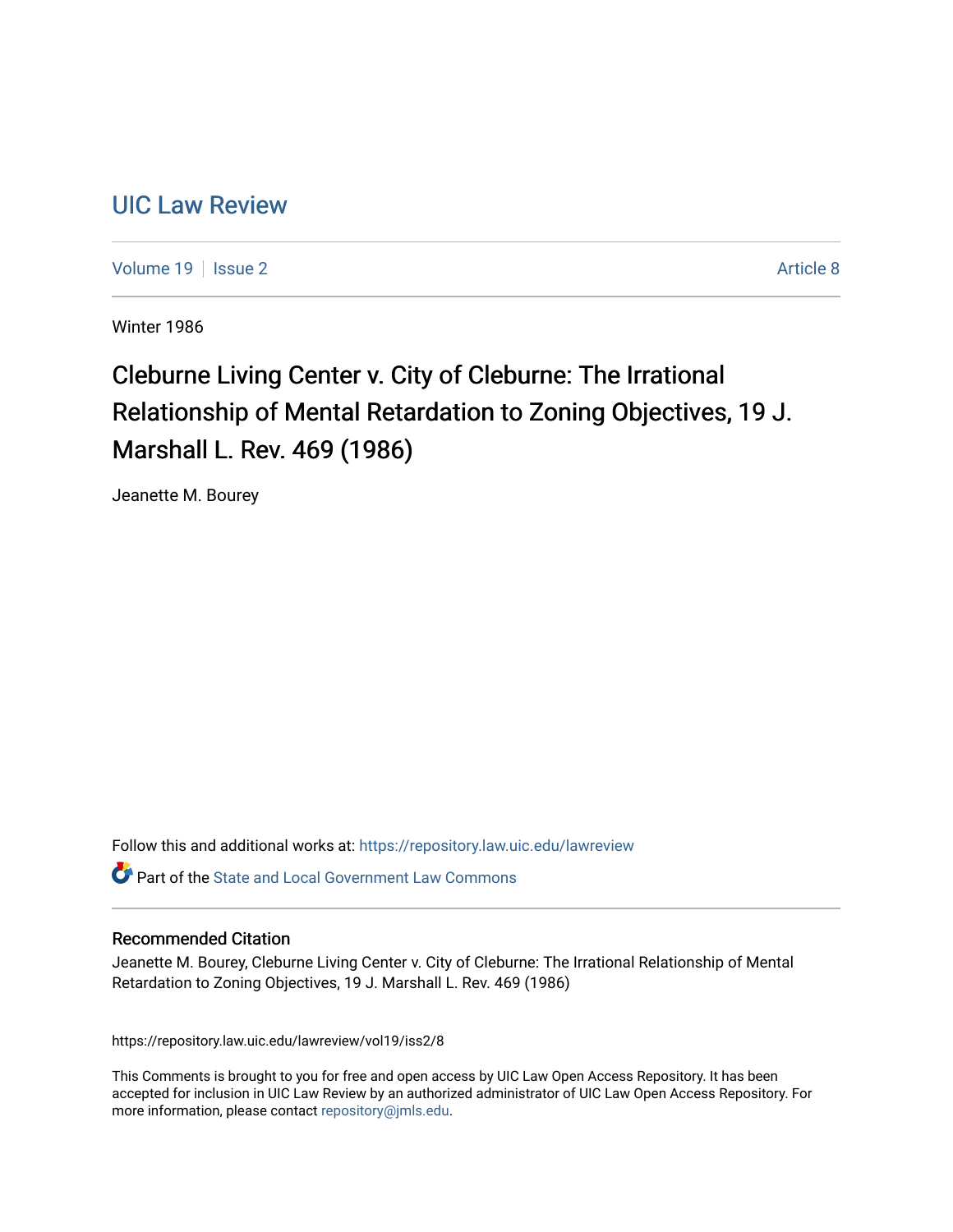## **CASENOTES**

### *CLEBURNE LIVING CENTER v. CITY OF CLEBURNE:\** THE IRRATIONAL RELATIONSHIP OF **MENTAL** RETARDATION TO ZONING **OBJECTIVES**

**A** mentally retarded person's right to treatment in the least restrictive environment has recently assumed constitutional dimensions' and has prompted the use of group homes as normative habilitation settings for mildly to moderately retarded adults? In *Cleburne Living Center v. City of Cleburne,'* the United States Supreme Court addressed whether the proposed residents of a group home for the mentally retarded were a sufficiently suspect class to require intermediate scrutiny under the equal protection clause of

2. Group homes are the principal non-institutional living alternatives for the mentally retarded. The Fifth Circuit found that the existence of group homes "is critical to assimilation" into society. Cleburne Living Center v. City of Cleburne, **726 F.2d 191, 193** (5th Cir. 1984). Contra **S.** BERcovIci, BARRIERS TO **NORMALIZATION:** THE RESTRICTIVE **MANAGEMENT** OF RETARDED PERSONS **8-9 (1982); PRESIDENT'S COMMITrEE ON MENTAL** RETARDATION, ANNUAL REPORT **33** (1974).

The deinstitutionalization of mentally retarded persons and other dependent groups has created a need for community residential alternatives that have yet to be developed. *See generally* Note, *A Review of the Conflict Between Community-Based qroup Homes for the Mentally Retarded and Restrictive Zoning,* **82** W. VA. L. REv. **69 (1981)** (discussion of local resistance that group homes encounter in residential locations). Macon Ass'n for Retarded Citizens v. Macon-Bibb County Planning and Zoning Comm'n, **252** Ga. 484, 314 **S.E.2d 218** (Gregory, **J.,** dissenting) ("[t]o allow Bibb County to 'zone out' the proposed group home would unquestionably frustrate the implementation of a clearly articulated state policy"), *dismissed for want of a federal question,* **105** S.Ct. **57** (1984). The dissent, in *Macon Association,* noted that the group home would be an unobtrusive use because the-outward physical appearance would remain unchanged and the residents would-function as a single housekeeping unit like other families in the neighborhood. *Id.* at 492, 314 **S.E.2d** at **225.**

**3. 105 S.** Ct. 3249 **(1985).**

**<sup>\*</sup> 105 S.** Ct. 3249 **(1985).**

**<sup>1.</sup>** Wyatt v. Stickney, **325** F. Supp. **781** (M.D. Ala. **1971),** *enforced,* 344 F. Supp. **373 (1972),** *modified sub nom.* Wyatt v. Aderholt, **503 F.2d 1305** (5th Cir. 1974); 42 **U.S.C.** § **6010 (1982)** (all developmentally disabled persons entitled to treatment and habilitation in an environment least restrictive to their civil liberties); **29 U.S.C.** § 794 **(1982)** (federally supported programs and activities shall not discriminate against any "otherwise qualified handicapped individual"); Mentally Retarded Persons Act of **1977,** TEx. **REV.** Civ. **STAT. ANN.** art. **5547-300** (Vernon Supp. **1985)** (establishing "right to live in the least restrictive habilitation setting appropriate to the individ**ul's** needs and **to** be treated in the least intrusive manner appropriate for the individual's needs").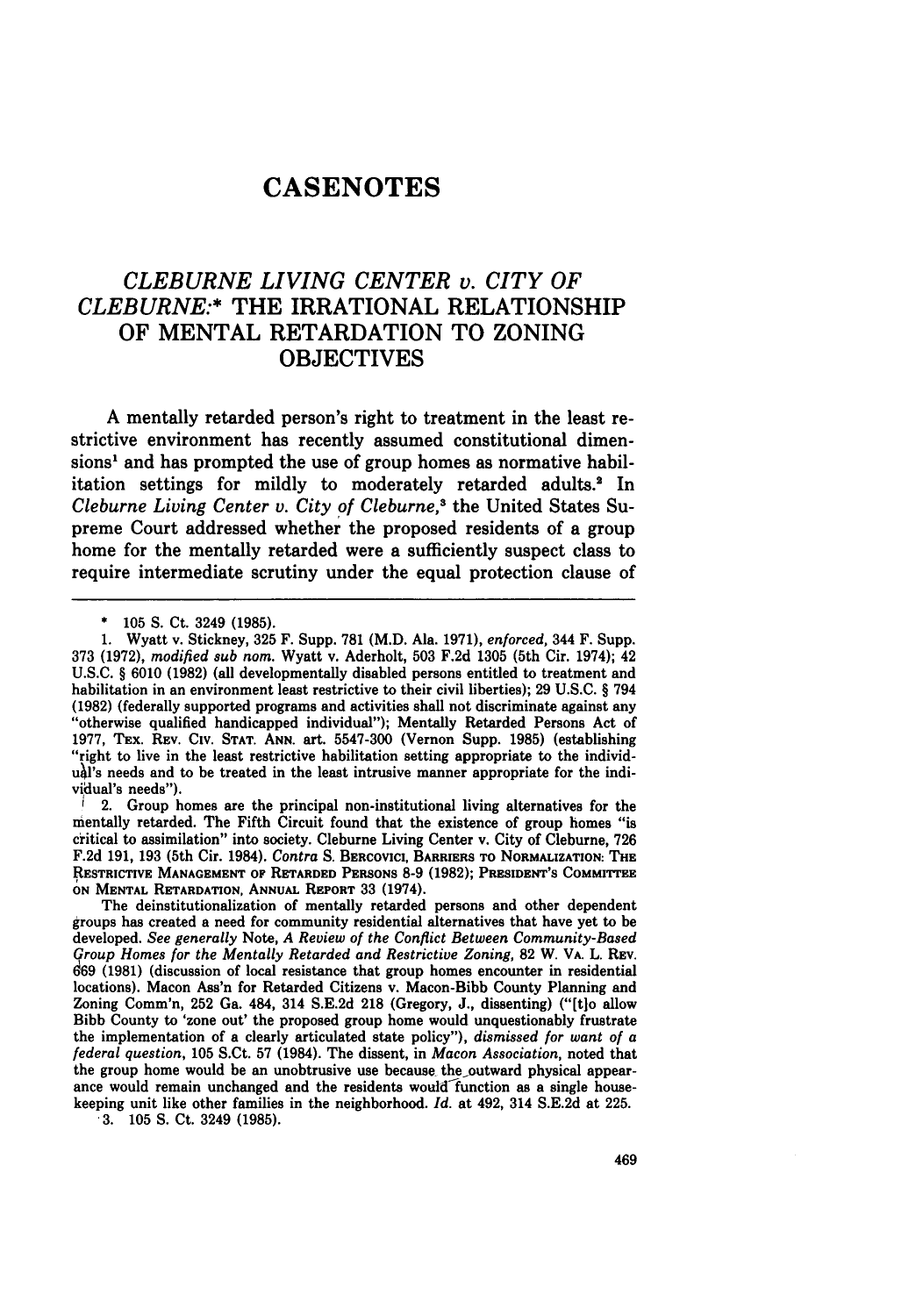the fourteenth amendment.<sup>4</sup> The Cleburne Court held that classifications based on mental retardation were not quasi-suspect,<sup>5</sup> but nonetheless concluded that the challenged zoning ordinance was unconstitutionally applied to Cleburne Living Center because it violated the mentally retarded residents' equal protection rights.<sup>6</sup>

Cleburne Living Center (the Center) planned to establish a licensed residential facility for mildly to moderately retarded adults<sup>7</sup> in a multi-residential district of Cleburne, Texas.<sup>8</sup> The Cleburne Planning and Zoning Commission classified the Center as a "hospital for the feeble-minded" and required the Center to apply for a special use permit.<sup>9</sup> Following a public hearing and commission and

**6.** *Id.* at **3260.**

**7.** Cleburne Living Center is a Texas corporation organized for the purpose of establishing and operating supervised group homes for the mentally retarded. Cleburne Living Center v. City of Cleburne, **726 F.2d 191, 193** (5th Cir. 1984). Cleburne Living Center currently operates a group home in Keene, Texas, **which** would serve as a model program. Joint Appendix at **35,** Cleburne Living Center v. City of Cleburne, **105 S.** Ct. 3249 **(1985).** Jan Hannah is Vice President and a onethird shareholder of Cleburne Living Centers, Inc. *Id.* at 4. Hannah purchased the house at 201 Featherston Street in Cleburne with the intention of establishing a group home for the mentally retarded. *Cleburne Living Center,* **105 S.** Ct. at **3252.**

**8.** Cleburne zoning ordinance, Section **8,** District R-3 Apartment House District, use regulations provide:

In District R-3, no building, structure, land or premises shall be used, and no building or structure shall be hereafter erected, constructed, reconstructed, moved or altered, except for one or more of the following uses **.**

**1.** Any use permitted in District R-2.

2. Apartment houses, or multiple dwellings.

**3.** Boarding and lodging houses.

4. Fraternity or sorority houses and dormitories.

**5.** Apartment hotels.

**6.** *Hospitals,* sanitariums, nursing homes or homes for convalescents or aged, *other than for the insane or feeble-minded* or alcoholics or drug addicts.

**7.** Private clubs or fraternal orders, except those whose chief activity is carried on as a business.

**8.** Philanthropic or eleemosynary institutions other than penal institutions.

**9.** Accessory uses customarily incident to any of the above uses and located on

the same lot, not involving the conduct of a business or industry.

**10.** Signs as provided in sect. 21.

Joint Appendix at **60-61,** *Cleburne Living Center,* **105 S.** Ct. at 3249 (emphasis added).

**9.** Cleburne Living Center was advised that a special use permit would be required for the proposed group home because "although a home for 'mentally deficient' persons is not specifically excluded, **WEBSTER's NEW IDEAL DICTIONARY defines** the term 'feeble-minded' as 'mentally deficient.'" The Center was then referred to

<sup>4.</sup> *Id.* The fourteenth amendment of the United States Constitution provides, in relevant part, that "[n]o state shall make or enforce any law which shall **. . .** deny to any person within its jurisdiction the equal protection of the laws." **U.S. CONST. AMEND.** XIV

**<sup>5.</sup>** *Cleburne Living Center,* **105 S.** Ct. at **3258.** Justice White wrote the majority opinion in the six to three decision. Although concurring in the result, Justices Marshall, Brennan, and Blackmun would have found the mentally retarded a quasi-suspect class and, therefore, dissented from the majority's refusal to apply heightened scrutiny. For a discussion of quasi-suspect classification analysis see *infra* notes 20, **29.**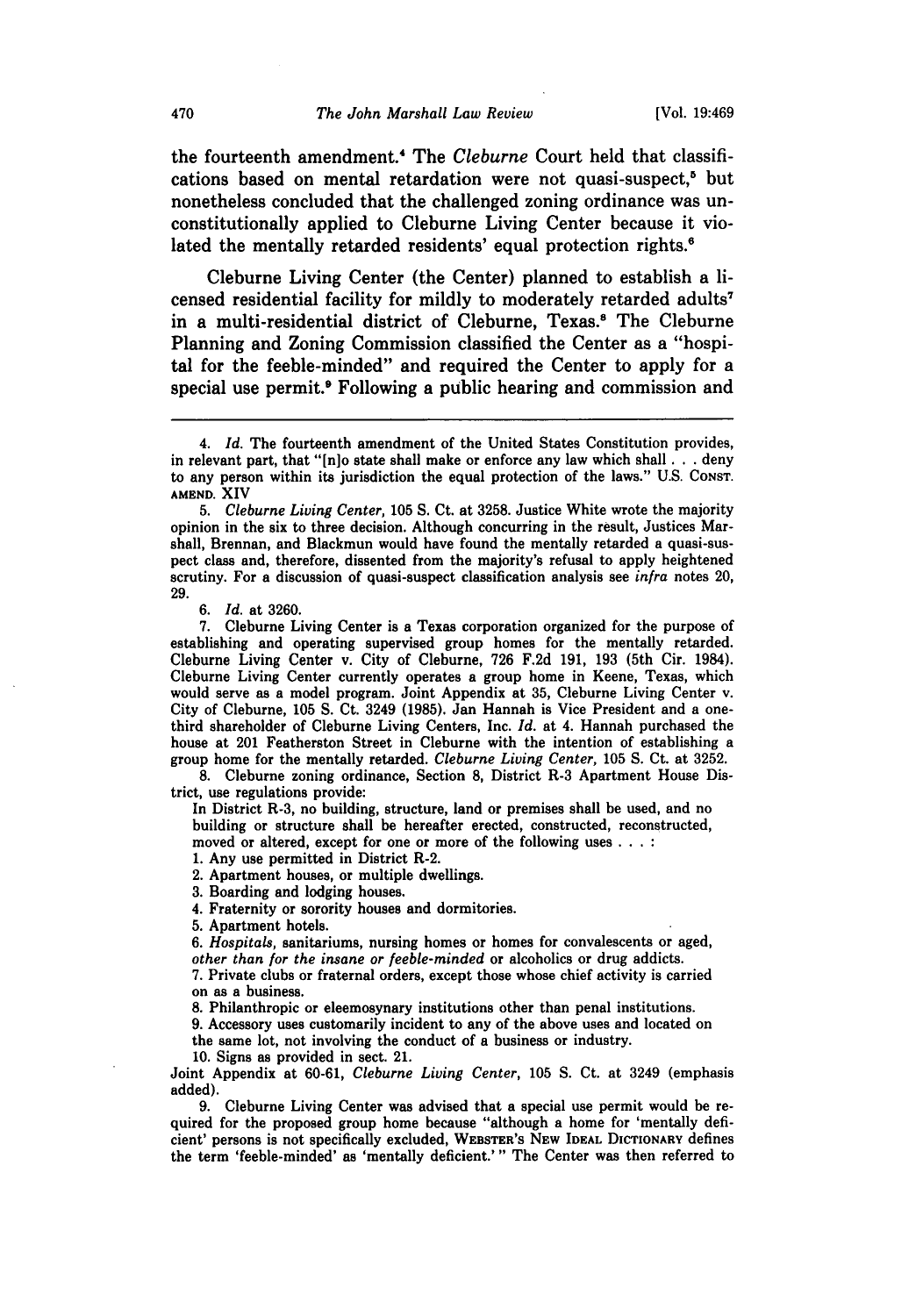council meetings, the city denied the Center's permit request,<sup>10</sup> stating that the proposed location was unsuitable" and that property owners neighboring the proposed site, fearing that crime and other aberrant behavior would increase, vehemently opposed its establishment.<sup>12</sup> The Center filed suit against the city in the District Court for the Northern District of Texas, seeking injunctive relief from the permit denial and monetary damages for lost profits.<sup>13</sup>

Finding the challenged ordinance rationally related to the city's legitimate interest in the location of facilities serving the mentally retarded, the district court affirmed the permit denial." The United

**11.** *Cleburne Living Center,* **105 S.** Ct. at **3259.** The four bedroom and two bath house has 2700 square feet of living space and is located on a corner lot measuring 156 by 103 feet. The Texas Department of Health and Human Services had tenatively approved its use as a licensed group home. Joint Appendix at 74, Cleburne Living Center v. City of Cleburne, 726 F.2d 191, 202 (5th Cir. 1984).

12. The Fifth Circuit found the challenged ordinance overbroad because it allowed the city to exclude all group homes based on the vocal opposition of neighboring landowners. *Cleburne Living Center,* 726 F.2d at 201. "In effect, prejudice becomes its own excuse." *Id.* at 202.

13. The original plaintiffs included Cleburne Living Center, Jan Hannah, Johnson County Association for Retarded Citizens (dismissed for lack of standing), and Advocacy, Inc. (lacked standing to represent the individual claims of Hannah and Cleburne Living Center but provided legal representation). The defendants included the Cleburne mayor, whom also acted as chairman of the city council; the three elected councilmen; and the city attorney who was responsible for the prosecution of zoning violations. Joint Appendix at 60-61, *Cleburne Living Center,* 105 **S.** Ct. at 3249.

The first amended complaint filed January 11, 1982 alleged violations of Title 42 of **U.S.C.** § 1983, the fourteenth amendment to the United States Constitution, and first amendment guarantees of freedom of association and the right to travel. *Id.* at 11-12. State claims included violations of the equal protection and due process clauses of the Texas Constitution and statutory violation of the Texas Mentally Retarded Persons Act of 1977. *Id.* at 12-13. The plaintiffs sought a permanent injunction against the prohibition of operating the group home, monetary losses of rent to Hannah, lost profits to the Center, and the permanent enjoinment of the city's use of general revenue sharing funds. *Id.* at 13-15.

14. The district court applied the lowest level of scrutiny, rational review, and upheld the ordinance even after finding that the city's action "was motivated primarily by the fact that the residents of the home would be persons who are mentally retarded." *Cleburne Living Center,* 105 **S.** Ct. at 3253. Under the first tier of the equal protection test, all legislative enactments are presumed valid unless a suspect classification is used or a fundamental right is abridged. *See* New State Ice Co. v. Liebman, 285 U.S. 262, 285 (1932) (Brandeis J., dissenting) (State action held valid unless clearly arbitrary, capricious or unreasonable). Justice Stewart stated: "In the absence of invidious discrimination, however, a court is not free under the aegis of the

the exclusionary classification of "hospitals for the feeble-minded" under section **16** of the Cleburne zoning ordinance. *Cleburne Living Center,* **105 S.** Ct. at **3252-53;** Plaintiff's Exhibit No. 2, Letter from Robert Miller, assistant city attorney, to Ms. Northrup of Cleburne Living Center (September **29, 1980),** Joint Appendix at **69,** Cleburne Living Center v. City of Cleburne, **105 S.** Ct. 3249 **(1985).**

**<sup>10.</sup>** On July **28, 1980,** the Cleburne Planning and Zoning Commission held a hearing and subsequently denied the Center's special use permit application. On October 14, **1980,** following a public hearing, the Cleburne City Council voted three-toone to again deny the Center a special use permit. *Cleburne Living Center,* **726 F.2d** at 194.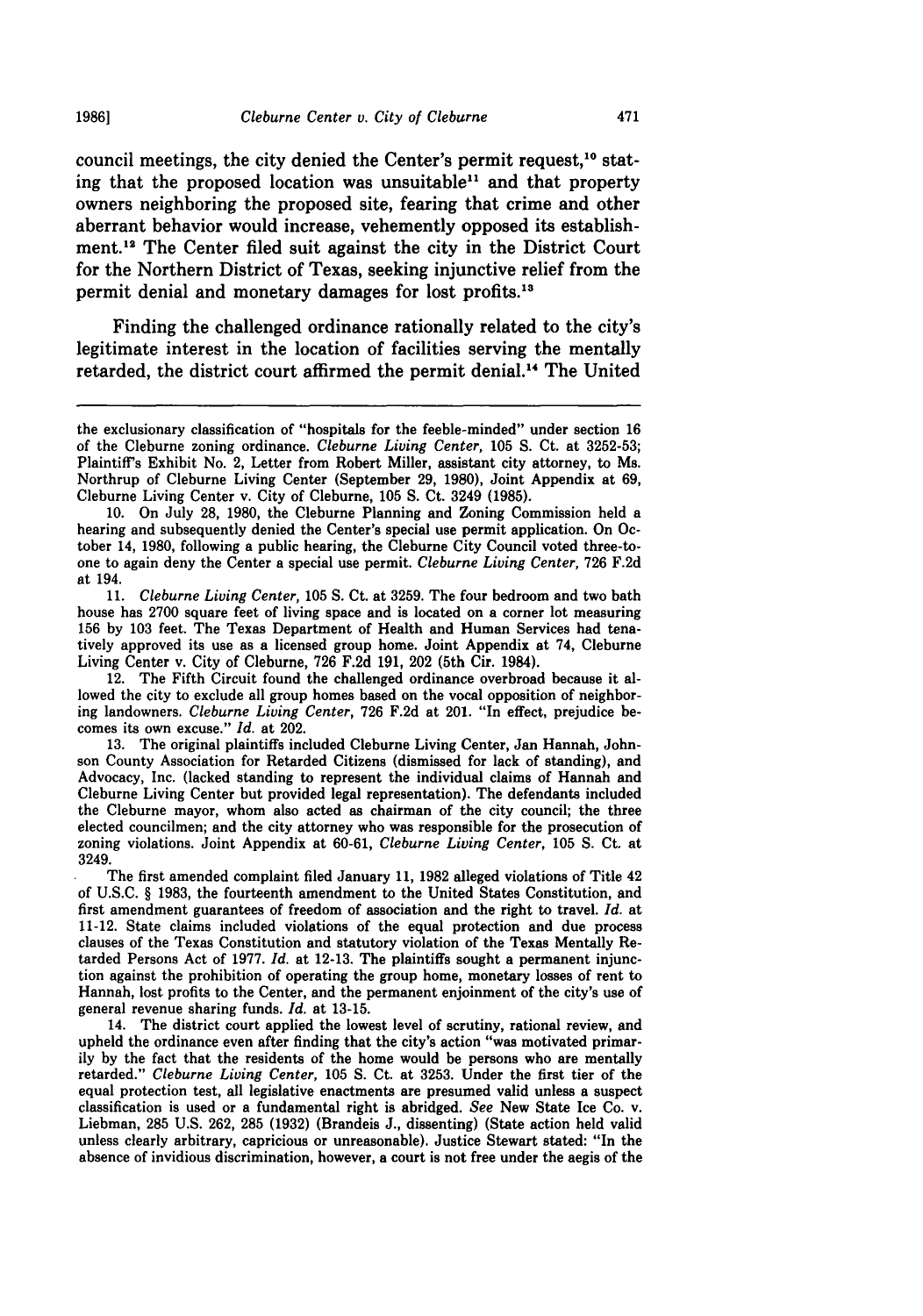States Court of Appeals for the Fifth Circuit reversed, concluding that because mentally retarded persons experienced historical prejudice, political powerlessness, and immutable disabilities, they are a quasi-suspect class.'8

Applying the intermediate scrutiny standard of review appropriate to the quasi-suspect finding, the Fifth Circuit held the municipal ordinance facially unconstitutional because its discriminatory treatment of the mentally retarded failed to further any important governmental interest.<sup>16</sup> The court of appeals further found the ordinance unconstitutional as applied<sup>17</sup> to the Center, based on the city's lack of justification for treating group homes for the mentally retarded as a special use.<sup>18</sup> The Supreme Court of the United States granted the city *certiorari* to determine whether a traditional level of scrutiny, rational review, should apply to classifications based on mental retardation and whether the city ordinance was valid under the appropriate standard of review."

The Court carefully scrutinized the characteristic of mental retardation against the traditional indicia of suspect classifications. <sup>20</sup>

**19.** Cleburne Living Center v. City of Cleburne, **105 S.** Ct. 427 (1984).

20. *See* United States v. Carolene Products, 304 U.S. 144, **152-53** n.4 **(1938)**

equal protection clause to substitute its judgment for the will of the people of a state as expressed in the laws passed by their popularly elected legislatures." Parham v. Hughes, 441 U.S. 347, 351 (1979) ("[l]egislatures that have the inevitable effect of treating some people differently from others").

**<sup>15.</sup>** The Fifth Circuit found that these factors, in addition to the effects of seg- regation, isolation, and exclusion, were sufficient to invoke intermediate scrutiny. *Cleburne Living Center,* **726** F.2d at **198-99.** *See also infra* note **29.**

**<sup>16.</sup>** In applying intermediate scrutiny, the court of appeals held the ordinance unconstitutional on its face. *Cleburne Living Center,* **726** F.2d at 200. Assuming that the stated legislative goals are substantial, in each instance "there is not a sufficiently close correspondence between the goal and the ordinance's means of achieving it." *Id.*

In response to the denial of the city's petition for rehearing *en banc,* six judges filed a dissenting opinion on the ground that regulatory statutes which treat the men- tally retarded differently should not be invalidated under a heightened scrutiny analysis when no fundamental rights are at stake and the classification has a rational basis. Cleburne Living Center v. City of Cleburne, **735** F.2d **832** (5th Cir. 1984) (per curiam).<br> $17.$ 

<sup>17.</sup> The Supreme Court affirmed the Fifth Circuit finding that the mentally re- tarded were denied equal protection of the laws not because of the language of the ordinance but because of its application to residential facilities for the mentally re- tarded. *Cleburne Living Center,* **105 S.** Ct. at **3259.** *See also Id.* at **3263** (Marshall, J., concurring in part and dissenting in part) (discusses majority development of novel "as applied" standard).

**<sup>18.</sup>** *Cleburne Living Center,* **726** F.2d at 200-01. The Cleburne zoning ordinance discriminates between persons having mild to moderate mental retardation and other groups, such as the elderly, that require supervision but are permitted to establish group homes in the apartment-zoned district without a special use permit. *Id.* at 201. *See infra* note **60;** *see also* Shepard v. Woodland Township Comm. and Planning Bd., 71 N.J. **230, 238,** 364 A.2d **1005,** 1013 **(1976)** (ordinances which regulate use by regulating the identified user are valid so long as the classifications are reasonably drawn and the conditions they impose bear a real and substantial relationship to regulation of land **use).**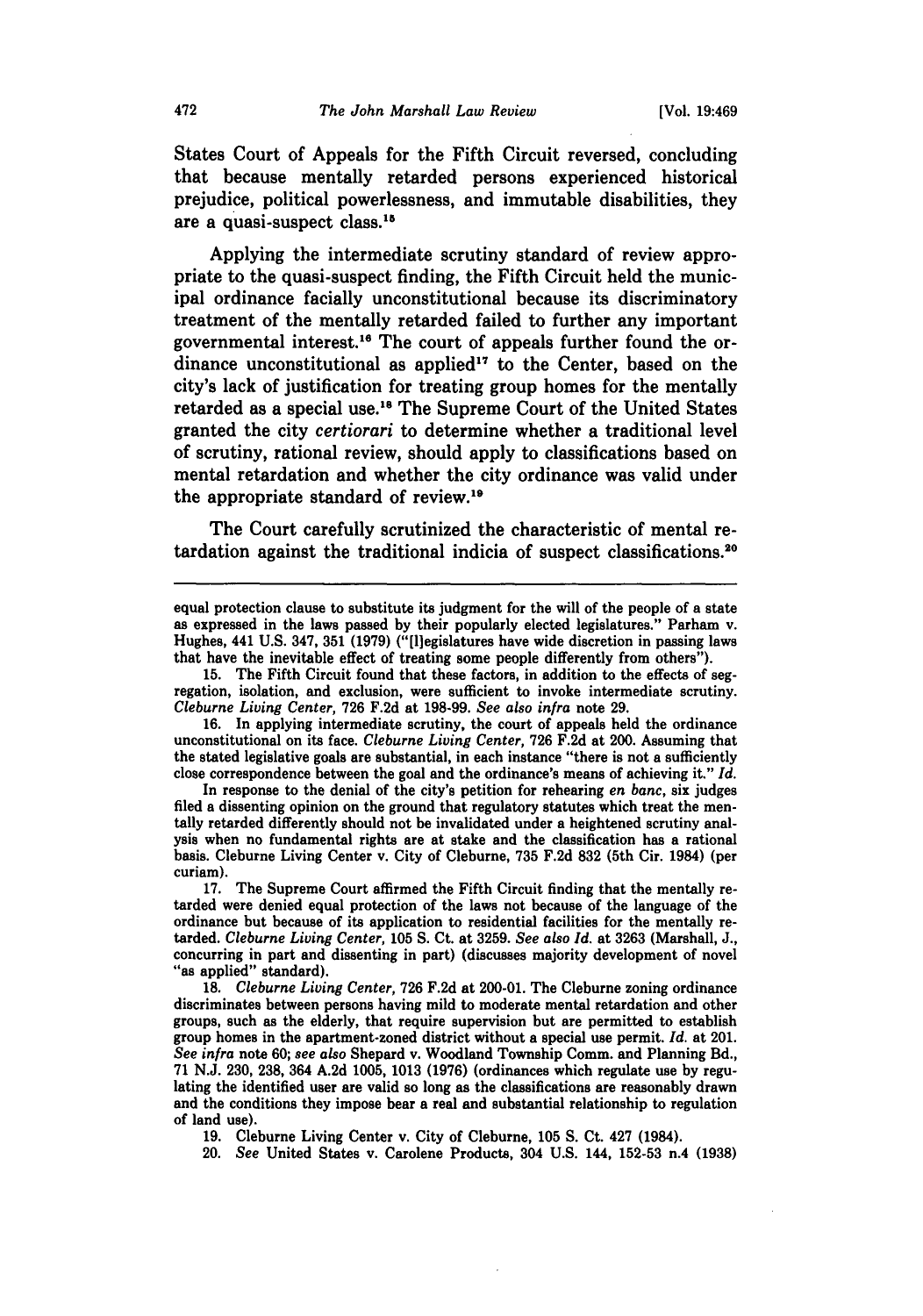Finding insufficient suspect indicia in the classification, and noting the social and economic nature of the legislation, the *Cleburne* Court allowed the city broad regulatory latitude.<sup>21</sup> In support of its holding that only minimal scrutiny was warranted, the Court found the Center's equal protection claim analogous to the age based classification asserted in *Massachusett's Board of Retirement v. Murgia.<sup>22</sup>* The Court reasoned that rational review was appropriate because a classification based on mental retardation, like that based on age, related to individual ability.<sup>23</sup> Using this lower level of scrutiny, the Court held the city's classification of the Center as a "hospital for the feeble-minded" constitutional<sup>24</sup> and focused on how the challenged ordinance's special use permit was then applied.<sup>25</sup>

The Court determined that although the city had a legitimate interest in the location of special uses within its borders, the city could not apply the special use ordinance based on concerns which were irrelevant to the classification.<sup>26</sup> The ordinance's special use permit provision denied the Center equal protection of the laws because similarly situated multi-family and care residences were not

22. Massachusetts Board of Retirement v. Murgia, 427 **U.S. 307 (1976).** *But see Cleburne Living Center,* **105 S.** Ct. at **3269** n.19 (Marshall, **J.,** concurring in part and dissenting in part) (majority reliance on *Murgia* is misplaced because it predates intermediate scrutiny and only stands for the proposition that age based classifications do not warrant strict scrutiny).

**23.** *Cleburne Living Center,* **105 S.** Ct. at **3255.**

24. *Id.* at **3255-58.**

**25.** *Id.* at **3258-60.** The Court required the city to show "any rational basis" for its belief that the group home would impact differently on legitimate interests than would other multi-family and care residences. *Id.* at **3259.**

**26.** Each of the reasons which the city asserted to justify denying the Center's permit application violated equal protection of the laws. The prejudice of neighboring property owners, "unsubstantiated **by** factors" relevant to a zoning procedure, was found impermissible as were the generalized concerns of legal liability and the location on a 500-year flood plain near a school. *Id. See* **PRESIDENT'S COMMITTEE ON MENTAL RETARDATION, ANNUAL REPORT 118-19 (1976)** (mental retardation is **just** one category of handicap included in the legislative classification of "developmentally disabled" used to denote groups with similar problems). *See also* **ISSUES IN COMMUNITY RESIDENTIAL CARE 79-80** (R. Budson **ed. 1981)** (recent legal challenge against exclusionary zoning practices have made it clear that land use regulations, naively believed to be concerned with purely physical aspects of community development, have significant social impacts that have been overlooked too long). *Cf.* Note, *The Suspect Context: A New Suspect Classification Doctrine for the Mentally Handicapped,* **26 ARiz.** L. REV. **205** (1984) (advocating that heightened judicial scrutiny be applied to mental retardation classifications only in the context of zoning).

<sup>(</sup>prejudice against "discrete and insular minorities may be a special condition" calling for severe scrutiny). *See also* W. **COHEN & J. KAPLAN, CONSTITUTIONAL LAW: CIVIL LIB-**ERTY **AND INDIVIDUAL RIGHTS 774-75 (2d ed. 1982).**

<sup>21.</sup> *Cleburne Living Center,* **105 S.** Ct. 3249, **3254-56.** The Court found a legitimate governmental interest in providing for the distinctive needs and capabilities of the mentally retarded. Relying on United States R.R. **Bd.** v. Fritz, 449 **U.S. 166 (1980),** and New Orleans v. Dukes, 427 **U.S. 297 (1976),** the *Cleburne* Court granted the city "wide latitude" in legislating for social and economic purposes. *Cleburne Living Center,* **105 S.** Ct. at 3254.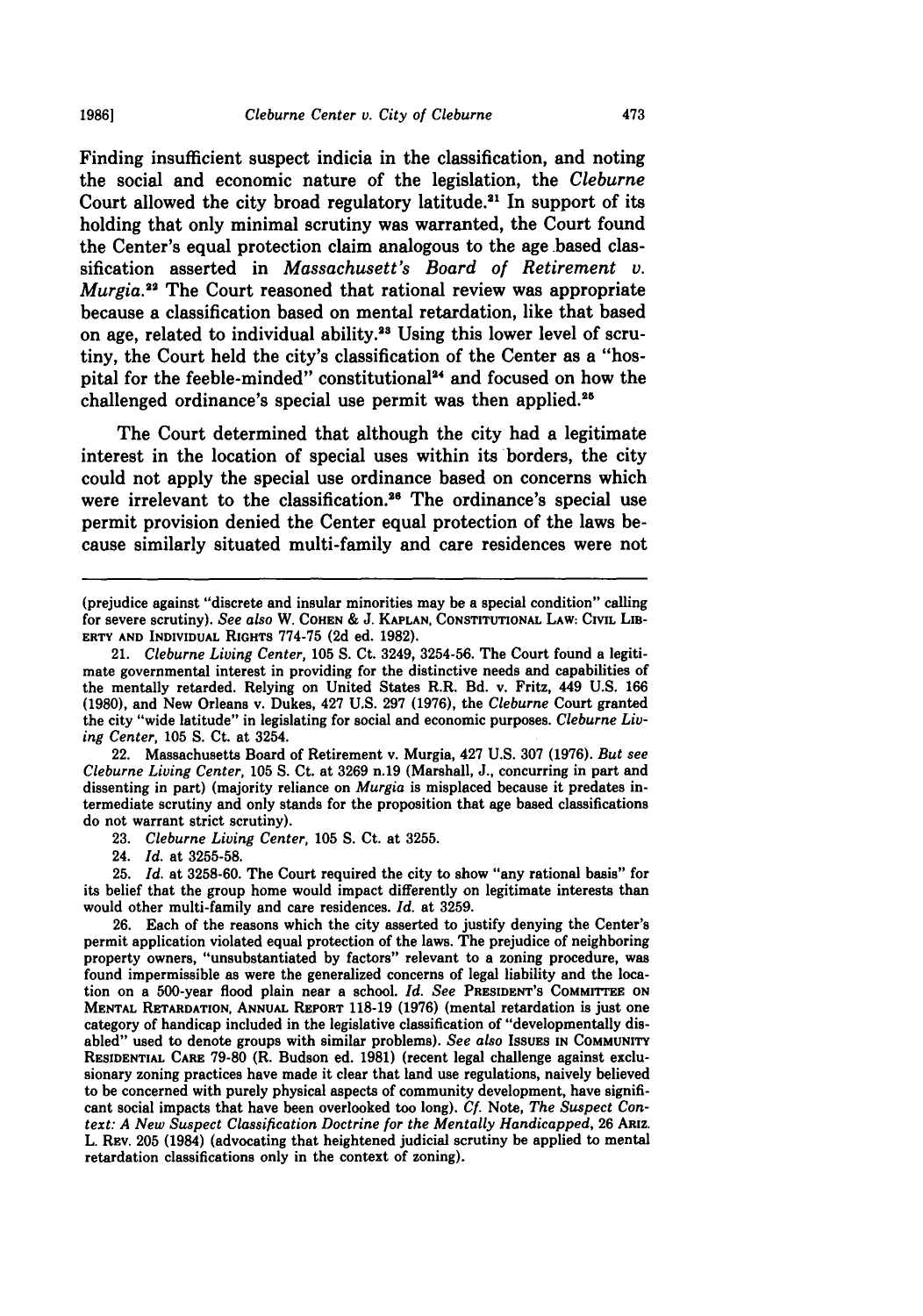subject to this permit requirement and could locate as of right anywhere within that zoned district.<sup>27</sup> Finding that the application of the special use permit provision to the Center denied its mentally retarded residents equal protection, the Court did not reach the issue of whether the ordinance was facially invalid.<sup>28</sup>

The *Cleburne* Court then engaged in an apparently heightened scrutiny<sup>29</sup> of the classification and advanced four reasons for reversing the Fifth Circuit's holding that mentally retarded persons are a quasi-suspect class.<sup>30</sup> First, classifications that govern as large and diverse a group as the mentally retarded require substantive social and economic policy decisions best suited to the legislature, not the judiciary.<sup>31</sup> Second, special legislation for the mentally retarded at both the state and federal levels weighs against the need for extra judicial scrutiny.<sup>32</sup> Third, the special legislative response to the unique needs of the mentally retarded contradicts the Fifth Circuit's finding that the group is politically powerless.<sup>33</sup> Fourth, granting in-

**30.** *Cleburne Living Center,* **105 S.** Ct. at **3255-58.**

**31.** *Id.* at **3256.** The *Cleburne* Court used intermediate scrutiny even though it claimed to have used minimal scrutiny. *Id.* at **3264-65** (Marshall, **J.,** concurring in part and dissenting in part). The Court's deference to the legislature because of "perhaps ill-informed opinions of the judiciary" is ironic because the record clearly shows that the city officials lacked professional guidance in their classification and treatment of the potential group home residents. Councilman Bass admitted not knowing what mental retardation was and Councilman Johns stated he had never met a retarded person even though he was formerly on the board of directors of a local sheltered workshop. Joint Appendix at 24-31, Cleburne Living Center v. City of Cleburne, **726 F.2d 191** (5th Cir. 1984). Mr. Johns characterized the mentally retarded as "mentally unbalanced." *Id.* at **26-27.**

**32.** *Cleburne Living Center,* **105 S.** Ct. at **3256.** *See also supra* note **1.**

**33.** *Cleburne Living Center,* **105 S.** Ct. at **3257.** The developmentally disabled, as a diverse handicapped population, have in recent years gained important statutory rights which courts have enforced against local interests. **PRESIDENT'S COMMITTEE ON MENTAL RETARDATION, ANNUAL** REPORT **155 (1976).** Courts have entered declaratory judgments on behalf of the mentally retarded regarding the right to appropriate education, the right to treatment, the right to due process, the right to employment and minimum wages, the right to access to public transportation, the right to reside in the community, and the right to treatment and habilitation services in the community.

**<sup>27.</sup>** *Cleburne Living Center,* **105 S.** Ct. at **3259.**

**<sup>28.</sup>** *Id.* at **3258** (Court did not address issue of whether the city "may never insist on a special use permit" for a mentally retarded group residence).

**<sup>29.</sup>** The Supreme Court has developed an intermediate tier in its equal protection analysis to provide greater judicial protection from the denial of very important benefits to certain quasi-suspect classes. *See, e.g.,* Plyler v. Doe, 457 **U.S.** 202 **(1982)** (Texas statute authorizing public schools to deny enrollment to children of illegal aliens found unconstitutional under a heightened standard of review). *See generally* Note, *Quasi-Suspect Classes and Proof of Discriminatory Intent: A New Model,* **90 YALE L.J. 912 (1981).** *But see* San Antonio Independent School District v. Rodriguez, 411 **U.S. 1, 28 (1973)** ("the class is not saddled with such disabilities, or subjected to such a history of purposeful unequal treatment, or relegated to such a position of political powerlessness as to command extraordinary protection from the majoritarian political process"); Doe v. Colautti, **592 F.2d** 704, **710 (3d** Cir. **1979)** (without judicial recognition of suspectness, large budget allocations for treatment of mentally ill "are warnings against judicial creation of a new suspect classification").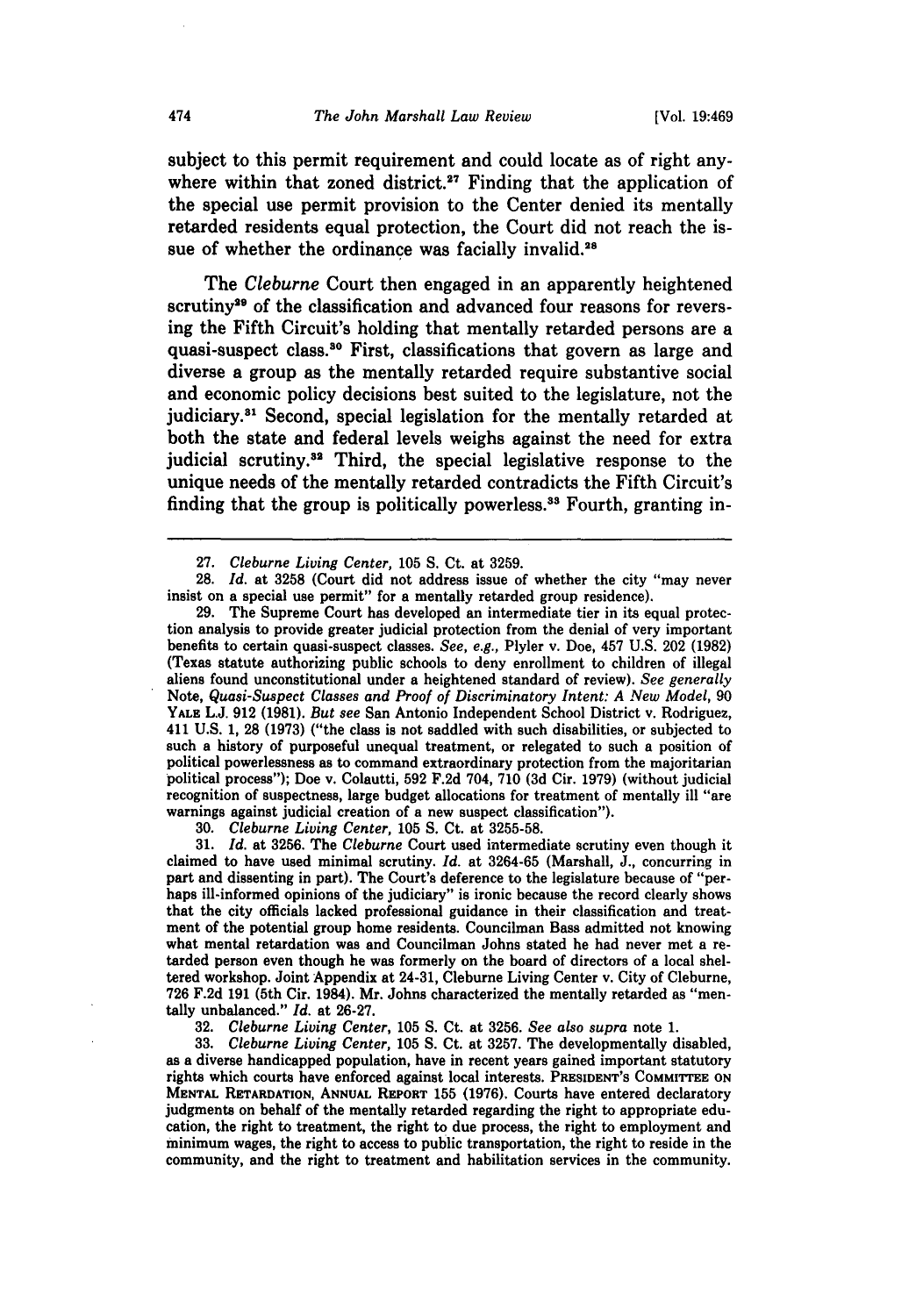termediate scrutiny to a group as amorphous as the mentally retarded opens the flood gates to a myriad of heretofore unrecognized claims of the aged, physically disabled, and mentally ill.<sup>34</sup>

The Court was correct in finding that the mentally retarded do not constitute a quasi-suspect class because mental retardation is a mutable classification based on intelligence tests and social adaptation skills.<sup>35</sup> Both the status and degree of an individual's retardation are often uncertain because interpretations of scores vary widely and intelligence and social adaptation are dynamic.<sup>36</sup> The Court, however, did not go far enough in striking down the application of the zoning ordinance. Rather, the Court should have facially invalidated the ordinance, under a rational review standard, because of the city's impermissible exercise of its police power.

The standardized test scores underlying the label of mental retardation, although subject to variable interpretation, are objective indicators of individual ability.<sup>37</sup> Because there is a relationship between the individual's degree of retardation and his actual ability to function in society,<sup>38</sup> state and federal legislatures have enacted statutes to enhance societal accomodation of the mentally retarded person's intellect and coping skills.<sup>39</sup> The Court generally has upheld legislative classifications against equal protection claims under a rational relation level of scrutiny where the classifications legitimately

**36. PRESIDENT'S COMMITTEE ON MENTAL RETARDATION, ANNUAL REPORT 32** (1974). Approximately six million persons are labeled mentally retarded in the United States. **PRESIDENT'S COMMITTEE ON MENTAL RETARDATION, ANNUAL REPORT 67 (1976).** Ninety-five percent of all mentally retarded persons are only mildly to moderately impaired and are candidates for total assimilation into society. *Id.*

**37.** One commentator has noted that some suspect classifications are mutable, for example, alienage, and some immutable characteristics such as physical disability and intelligence are legitimate classifications. Note, *Quasi-Suspect Classes and Proof of Discriminatory Intent: A New Model,* **90 YALE L.J. 912 (1981).**

**38.** *See infra* note 42.

**39.** The mentally retarded do not require extra judicial protection: "[tihe bulwark of constitutional protection for mentally retarded persons, therefore, lies in the enforcement of their substantive rights under the Due Process Clause. . **.** .Accordingly, a determination that heightened scrutiny does not apply would simply represent a sound interpretation of the Equal Protection Clause, not an abdication of judicial majoritarian excess." Amicus Brief for the United States at 20, *Cleburne Living Center,* **105 S.** Ct. at 3249.

<sup>&</sup>quot;In sum, the right to be different and to have that difference accomodated." *Id. Cf.* W. **COHEN** *&* **J. KAPLAN, CONSTITUTIONAL LAW: CIVIL LIBERTY AND INDIVIDUAL RIGHTS 775 (2d** ed. **1982).**

<sup>34.</sup> *Cleburne Living Center,* **105 S.** Ct. at **3257-58.**

**<sup>35.</sup>** The plaintiff's expert, Dr. Roos, testified at trial that the status of mental retardation is determined **by** the composite result of three different kinds of tests: "[e]ssentially mental retardation is a problem of learning **....** There is a wide variability among retarded individuals [as to degree of retardation]. . . . We use basically three criteria [to determine whether an individual is retarded]: Measured intelligence, adaptive behavior and medical classification." *Cleburne Living Center,* **726 F.2d** at **192** n.1.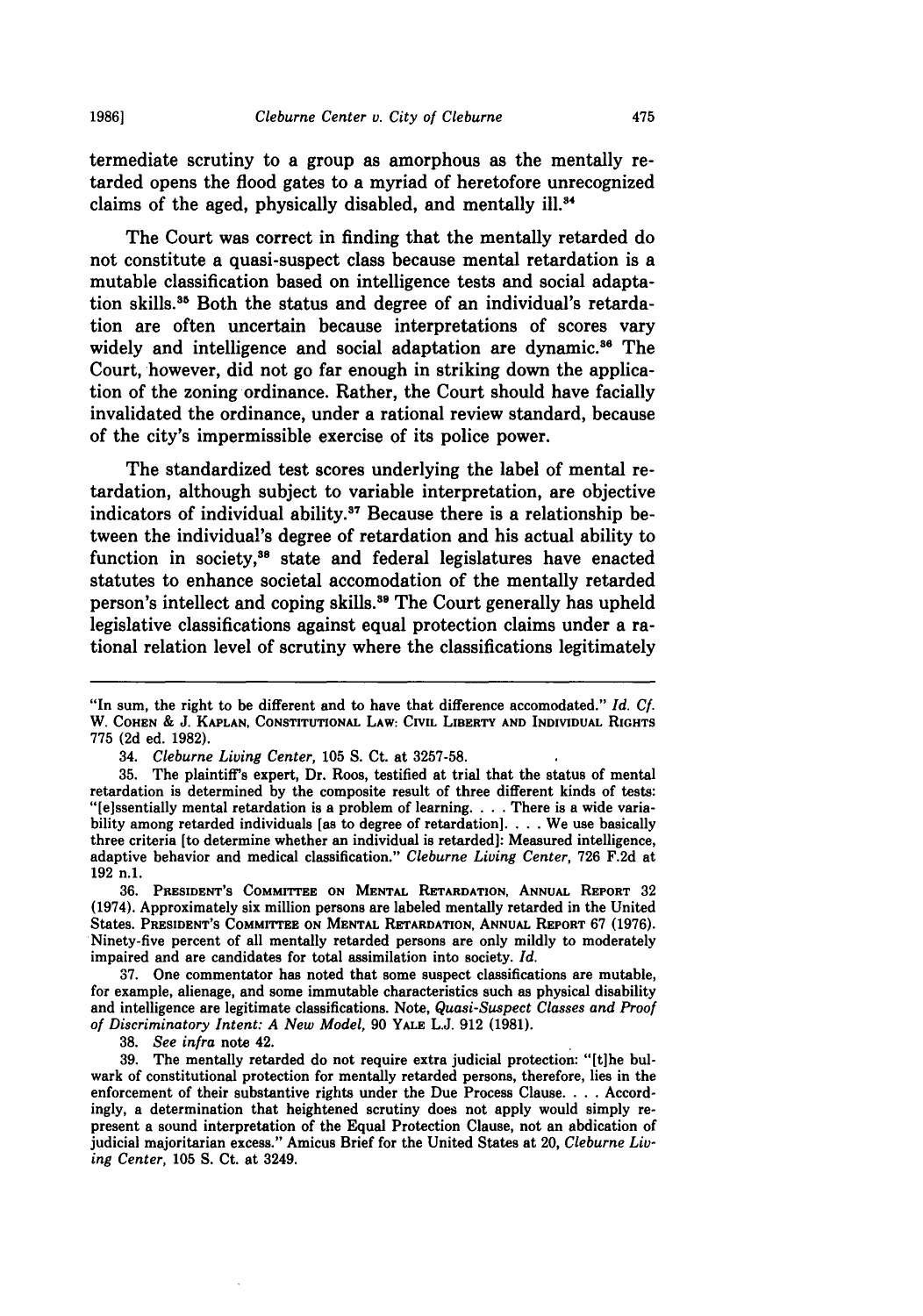#### reflect individual ability.<sup>40</sup>

The Supreme Court's refusal to apply intermediate scrutiny was proper because the mentally retarded are insufficiently suspect.<sup>41</sup> Mental retardation, as a defining characteristic, is mutable and rationally related to actual ability.<sup>42</sup> The suspect class analysis was unnecessary, however, because the zoning ordinance on its face would not have passed the *Cleburne* Court's rational relation standard of

40. *See* Schweiker v. Wilson, 450 **U.S.** 221 **(1981)** (unsuccessful challenge to statutory termination of welfare benefits to institutionalized persons under age sixty- five). The Court sustained the challenged statute without determining whether the mentally ill plaintiffs were a suspect class. *Id.* at 234. In dissent, Justice Powell found the classification irrational under the rational relation test. *Id.* at 241 n.2 (Powell, **J.,** dissenting). Accord Frederick L. v. Thomas, 408 F. Supp. **832, 836 (E.D.** Pa. **1976);** Fialkowski v. Shapp, 405 F. Supp. 946, **959 (E.D.** Pa. **1975);** Pennsylvania Ass'n Retarded Children v. Commonwealth of Pa., 343 F. Supp. **279, 302-03 (E.D.** Pa. **1972)** (court enforced a consent agreement in which the defendant school district agreed to protect the right of mentally retarded children to free public education appropriate to their needs). The rational relation test was applied to sustain governmental hiring practices which preferentially discriminated against mentally retarded applicants. Fowler v. **U.S., 633 F.2d 1258, 1262** (8th Cir. **1979).** The same test was used to invalidate differential classifications for employment benefits once a retarded individual was placed in a **job.** *Id. See also* North Carolina Ass'n for Retarded Citizens v. State of **N.C.,** 420 F. Supp. 451, 458 **(M.D.N.C. 1976)** (statute providing mandatory sterilization of sexually active mentally retarded citizens upheld under rational relation standard of review).

Mental illness classifications have similarly been reviewed under the rational relation test. *See* Benham v. Edwards, **678 F.2d 511, 519** (5th Cir.), *vacated on different grounds,* 463 **U.S.** 1222 **(1982);** Romeo v. Youngberg, 644 **F.2d** 147, **159 (3d** Cir. **1980),** *vacated on different grounds,* 457 **U.S. 307 (1982),** Doe v. Colautti, **592 F.2d** 704, **710- 711 (3d** Cir. **1979);** People v. Chavez, **629 P.2d** 1040, **1051-52** (Colo. **1981)** *(en banc).* Similarly, old age has been consistently held not to constitute a suspect classification because of its relationship to declining abilities. *See, e.g.,* Massachusetts Bd. of Retirement v. Murgia, 427 **U.S. 307 (1976)** (the elderly have not been subject to unique disabilities on the basis of stereotyped characteristics "not truly indicative of their abilities"); Campbell v. Barraud, **58 A.D.2d 570,** 394 **N.Y.S.2d 909 (1977).**

Discrimination on the basis of intelligence is not suspect because it is not directed at a discrete and insular minority. Note, *Equal Protection and Intelligence Classifications,* **26 STAN.** L. REV. 647, **655** (1974).

41. The issue of whether persons having mental retardation are suspect was one of first impression for an appellate court. *Cleburne Living Center,* **726 F.2d** at **196.** Courts have denied extraordinary protection to the mentally retarded, as well as other developmentally disabled groups, because of the rational relation that could exist between their diminished abilities and the objective of the legislation. Amicus Brief for the United States at **10,** *Cleburne Living Center,* **105 S.** Ct. at 3249 ("[mlore is needed to justify heightened scrutiny, and that something extra is the *absence* of significant differentiating needs and capabilities"). The only other court to apply intermediate scrutiny to a classification based on mental retardation was reversed **by** the Supreme Court without reaching the issue of suspectness. Sterling v. Harris, 542 **F.2d 1260** (7th Cir. **1976),** *rev'd sub nom.* Schweiker v. Wilson, 450 **U.S.** 221 **(1981).** But *cf.* Association for Retarded Citizens v. Olson, **561** F. Supp. 473 **(D.N.D. 1982)** (intermediate scrutiny necessary because of continuing discrimination against mentally retarded).

42. *See supra* note 41. *Cf.* Upshur v. Love, 474 F. Supp. **332 (N.D.** Cal. **1979)** (even though the court found that the blind were a politically weak minority with a history of prejudice and discrimination, the legitimate relationship of the classification to differential abilities undermined any suspectness).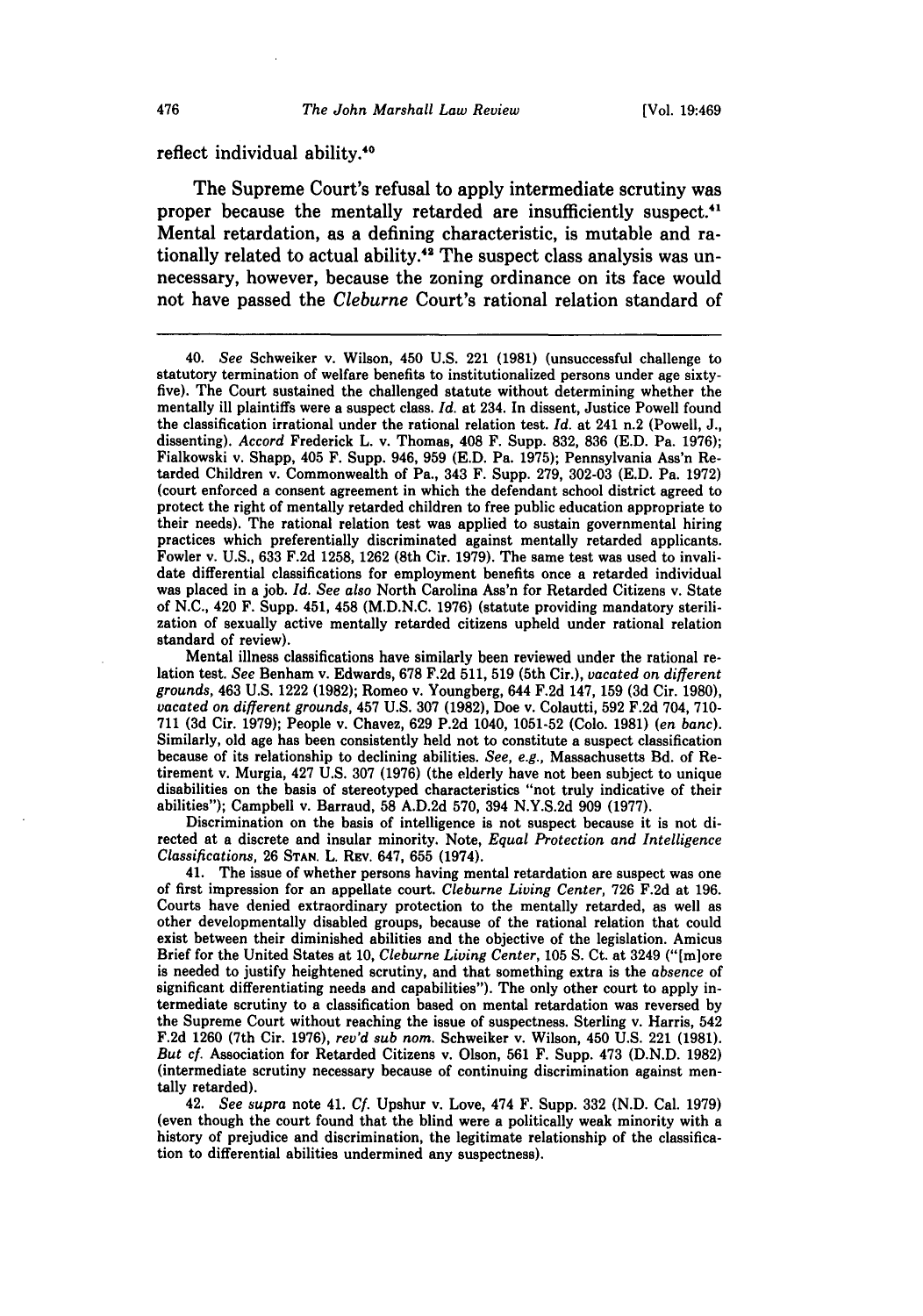review.<sup>43</sup> The statute facially discriminated against mentally retarded persons, violating their equal protection rights. Because it limited relief to the facts of the case, the Court's "as applied" analysis neither clarifies equal protection standards of review nor protects identically situated claimants from future discrimination.<sup>44</sup>

It is apparent, however, that the *Cleburne* Court applied a more stringent rational relation test than is traditionally applied to zoning challenges. 45 The Court could have upheld the city ordinance under an even more deferential standard of review because the fourteenth amendment does not proscribe all which confers social and economic legislation<sup>46</sup> benefits or burdens.<sup>47</sup> Rather than give deference to any fanciful relation between the classification and a legitimate legislative purpose, the Court demanded that the City prove an actual legislative objective.<sup>48</sup>

Fourteenth amendment standards require that Cleburne officials enact and administer zoning laws in a manner rationally related to the grant of state police power.<sup>49</sup> State action that isolates a

46. It is the long-standing policy of the Supreme Court to avoid deciding constitutional issues where other grounds are available for resolution of the case. Harris v. McRae, 448 **U.S. 297, 307 (1980).** *See also Cleburne Living Center,* **105 S.** Ct. at **3263** (Marshall, **J.,** concurring in part and dissenting in part) ("permissible discriminations between persons must bear a rational relation to their relevant characteristics"). *Cf.* Williamson v. Lee Optical, 348 **U.S.** 483 **(1955)** (state classification of optometrists upheld under traditional rational relation test).

47. *Cleburne Living Center,* **105 S.** Ct. at **3259.**

49. Strauder v. West Virginia, **100 U.S. 303, 306 (1879).**

<sup>43.</sup> Texas courts have yet to construe the Texas statute establishing the right to treatment in conjunction with zoning powers. The Center voluntarily dismissed the pendent state claims after a judicial order was issued stating the intent of the trial judge to resolve the case solely on those grounds. *Cleburne Living Center,* **105 S.** Ct. at **3257 n.11.**

<sup>44.</sup> *Id.* at **3272-73** (Marshall, **J.,** concurring in part and dissenting in part).

<sup>45.</sup> Three of the justices viewed the scrutiny level as a heightened or "second order" rational basis review. *Id.* at 3264. *See supra* note **31.** Justice Stevens, in a separate concurring opinion, viewed the equal protection analysis as another example of a "single standard" continuum in which the interests of the disadvantaged class are weighed against the intended public purpose in determining whether the disparate treatment is justified. *Id.* at **3261-62** n.4.

<sup>48.</sup> *Id.* at **3264-65** (Marshall, **J.,** concurring in part and dissenting in part). Arlington Heights v. Metropolitan Housing Development Corp., 429 **U.S. 252, 265 (1977)** (because legislators and administrators are properly concerned with balancing numerous competing considerations, courts refrain from reviewing the merits of their legislation, absent a showing of arbitrariness or irrationality). Ascertaining actual legislative purpose is "an essential step in equal protection" clause analysis. *See* Schweiker v. Wilson, 450 **U.S.** 221, 244 n.6 **(1981)** (Powell, **J.,** dissenting); F. **S.** Royster Guano v. Virginia, **253 U.S.** 412, 415 **(1920).** *See generally* Gunther, *The Supreme Court 1971 Term: Forward: In Search of Evolving Doctrine on a Changing Court: A Model for a Newer Equal Protection,* **86 HARv. L. REV. 1,** 46 **(1972)** (requiring the legislature to state its own reasons for classifications as the means to a particular objective will encourage a fuller airing in the political arena of the grounds for legislative action). The goal of group home residences is to assimilate the mentally retarded into society.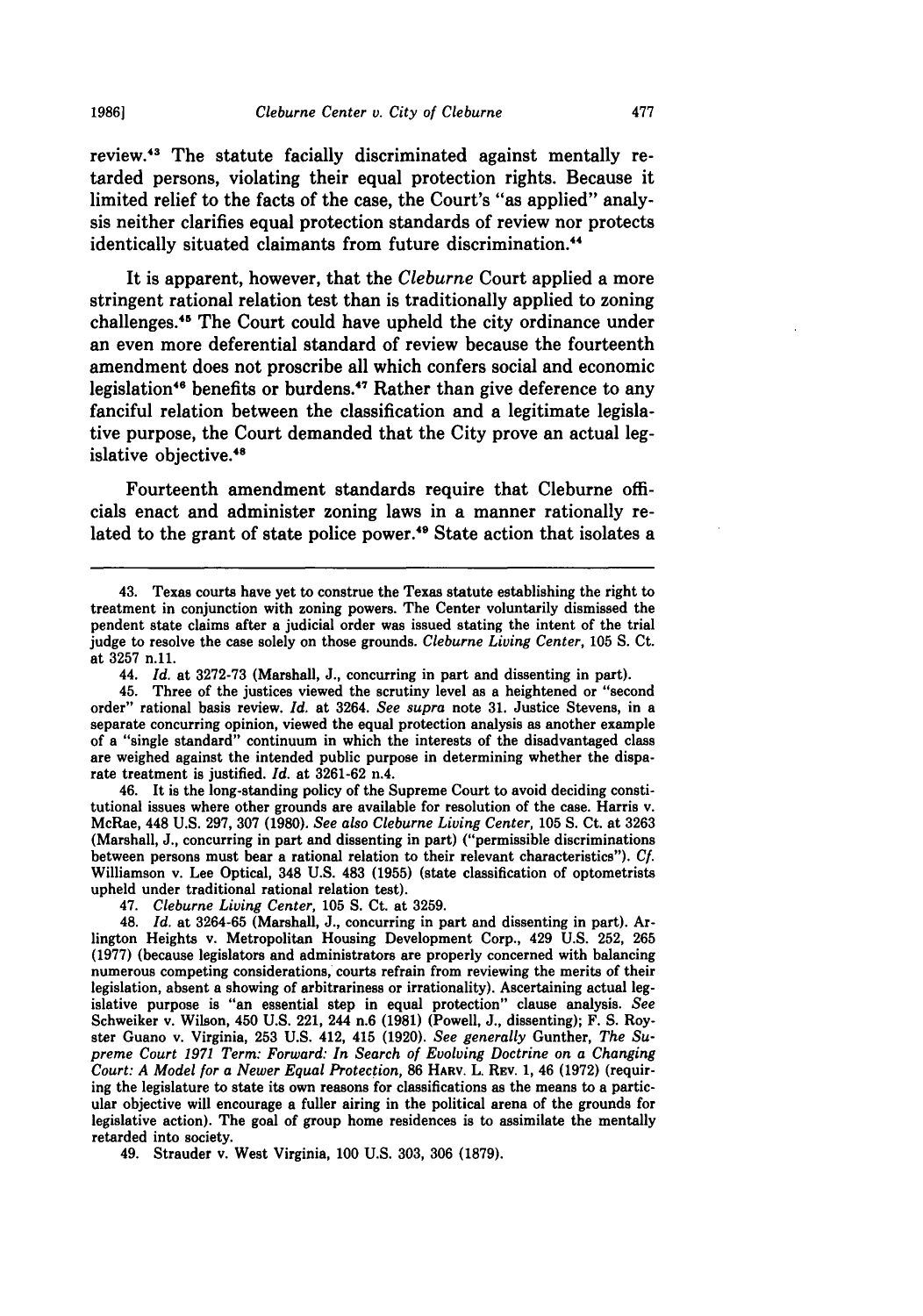person in a manner not in keeping with "a just and proper relation to the attempted classification" is proscribed.<sup>50</sup> Even under a deferential standard of review, ordinances which expressly prohibit particular residential land uses, while permitting other like uses, are irrational and exclusionary.<sup>51</sup> The *Cleburne* Court properly found that the city's zoning practice of classifying residential facilities for socially undesirable groups in a manner unrelated to the achievement of any legitimate governmental interest is violative of the fourteenth amendment.<sup>52</sup>

Regardless of the suspect nature of a classification, any legislation conferring a burden should be narrowly drawn, reasonable, and rest upon "some ground of difference having a fair and substantial relationship to the object of legislation."5 The *Cleburne* Court carefully scrutinized the city's purported reasons for denying the Center the right to locate its group home without a special use permit and

When the effect of an ordinance's application to a particular land use is to ex-<br>clude it, courts will look for a legitimate governmental objective for excluding the activity. *See* Berenson v. New Castle, **67 A.D.2d 506,** 415 **N.Y.S.2d 669 (1979)** (zoning ordinance could be invalidated on due process grounds if enacted for improper purpose, or if enacted without regard to regional and local housing needs and if it had an exclusionary effect). Ellick v. Board of Supervisors, **17** Pa. Commw. 404, **333 A.2d 239 (1975)** (when an individual challenging a zoning ordinance proves a total prohibition of an otherwise lawful use, the burden shifts to the municipality to prove that such prohibition bears a relationship to public health, safety, morals, and general welfare); Note, *A Review of the Conflict Between Community-Based Group Homes for the Mentally Retarded and Restrictive Zoning,* **82** W. VA. L. **REV., 669, 680-81 (1981).**

52. The State of Texas, in support of the Center, contended that the ordinance was invalid under the rational relation test because the discriminatory distinction that ordinance created between group homes for the mentally retarded and multipleoccupant residential facilities for nonretarded persons, including facilities for other special needs populations, does not rationally advance any valid governmental objective. Amicus Brief for State of Texas at **13-15,** *Cleburne Living Center,* **105 S.** Ct. at 3249. *See* P. Roos, B. **MCCANN, AND** M. **ADDISON, SHAPING** THE **FUTURE: COMMUNITY-BASED RESIDENTIAL SERVICES AND FACILITIES** FOR **MENTALLY** RETARDED PEOPLE **157 (1980)** (even though the classification of mental retardation is suspect in some con- texts, "there is no need to make that showing [because t]he classifications are without rational basis").

**53.** F. **S.** Royster Guano v. Virginia, **253 U.S.** 412, 415 **(1920).**

**<sup>50.</sup>** Gulf, **Colo. &** Santa Fe Ry. v. Ellis, **165 U.S. 150, 165 (1897).**

**<sup>51.</sup>** United States v. Carolene Products, 304 **U.S.** 144, 154 **(1938)** (stricter scru- tiny necessary "because the article, although within the prohibited class, is so different from others of the class as to be without the reason for the prohibition"). State courts, although using more restrictive standards for rational review than federal courts, have found impermissible exclusions in factual circumstances analogous to those in Cleburne, Texas. *See, e.g.,* People of Cahokia v. Wright, **11** Ill. **App. 3d** 124, **131, 296 N.E.2d 30,** 34 **(1973),** *aff'd,* **57 Ill. 2d 166, 311 N.E.2d 153** (1974) (in determining whether a zoning classification violates the equal protection clause, it is fundamental that "there [be] a reasonable basis for differentiating between the class to which the law is applicable and the class to which it is not"). PDM Construction v. which the law is applicable and the class to which it is not"). PDM Construction v. Welsh, **89 N.J.** Super. 460, 461, **215 A.2d 382, 383,** *aff'd,* **91 N.J.** Super. **125, 219 A.2d** <sup>343</sup>**(1966)** (court defined nursing home as "nothing more than a boarding house or hotel for elderly disabled persons" when the zoning ordinance prohibited the former use and permitted as of right the latter two uses).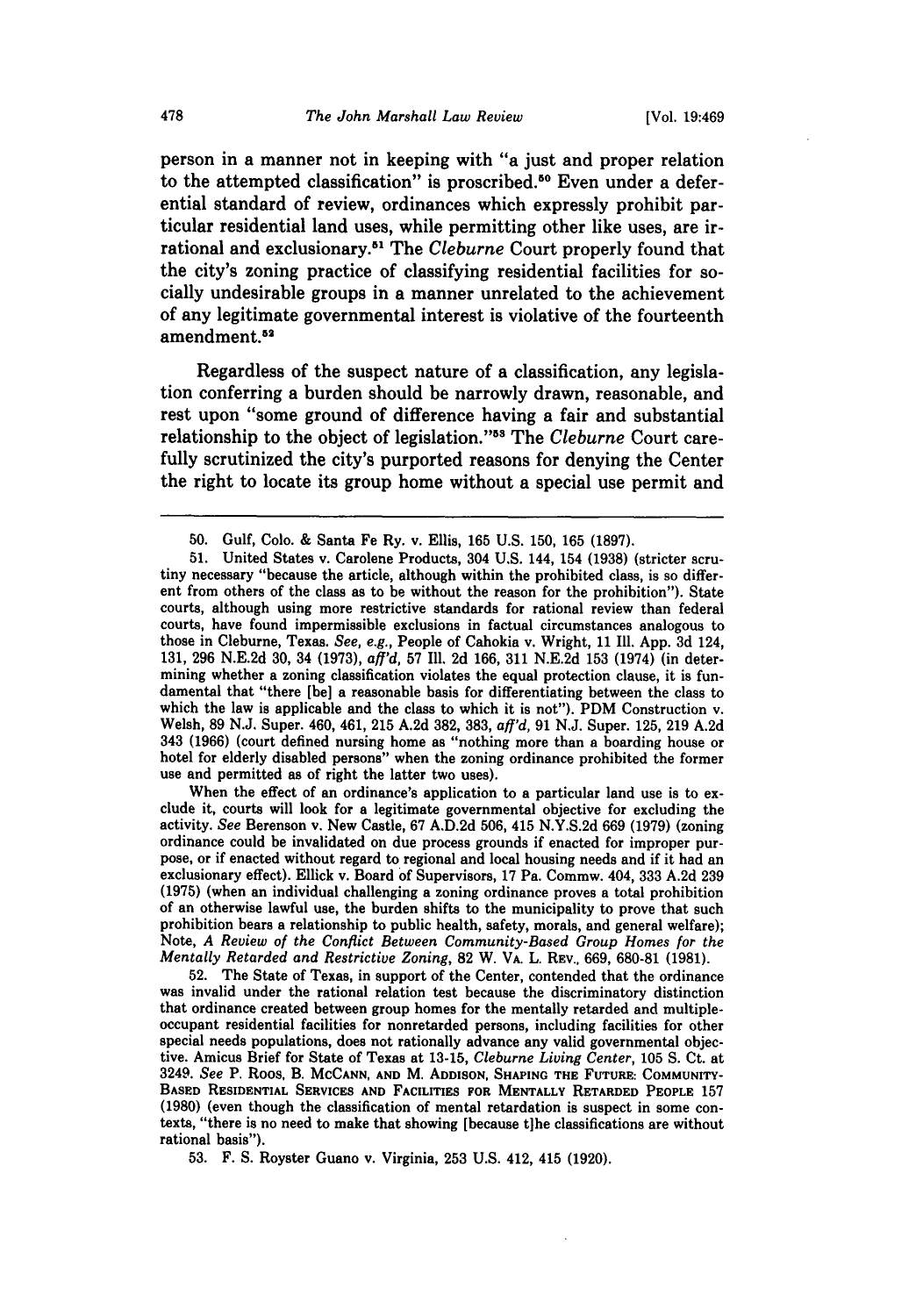found each reason insufficiently related to legitimate interests.<sup>54</sup> The Court concluded that the Center's proposed use of the apartmentzoned land was no different than other residential uses permitted as of right.<sup>55</sup> The *Cleburne* Court focused on the narrow application of the city's classification in finding that it did not further any legitimate zoning objective.<sup>56</sup>

The Cleburne ordinance excluded facilities of any kind for the mentally retarded, including the Center's group home, unless they were granted a special use permit.<sup>57</sup> Classifying residential land uses according to the mental ability of its occupants is insubstantially related to the general welfare as required under the exercise of police power.<sup>58</sup> Because the legitimate focus of zoning regulations is on the purpose and use of the property rather than the learning skills and familial relationships of the users, the city impermissibly used its police power to exclude the Center's group home."9 After this im-

56. *Id.* at 3259.

57. *Cleburne Living Center,* 726 F.2d at 200. No other facilities existed to serve the mentally retarded in Cleburne. Joint Appendix at 94, *Cleburne Living Center,* 105 S. Ct. at 3249. The same number of unrelated occupants would have been permitted to reside as of right at the same location if the use was not zoned out of Cleburne entirely as a "hospital for the feeble-minded." *Cleburne Living Center,* 726 F.2d at 200. "Because the Featherston house is located in a R-3 zone and, more generally, because it is located anywhere within Cleburne, its use as a group home is not automatically permitted but requires a special use permit from the Cleburne City Council." *Id.* at 194. The councilmen's preferred location for the group home was in a structure the state regulatory authorities found inappropriate. Joint Appendix at 46- 48, *Cleburne Living Center,* 105 **S.** Ct. at 3249. "The authority and responsibility to determine how the unique service needs of the mentally retarded affect their need and ability to live in community-based group homes is expressly granted to *Amicus* Texas Department for the Mentally Handicapped and Mentally Retarded and not to local zoning authorities." Amicus Brief for The State of Texas and The Texas Department of Mental Health and Mental Retardation at 4, *Cleburne Living Center,* 105 S. Ct. at 3249.

58. New State Ice Co. v. Liebman, **285** U.S. 262, 302 (1932) (Brandeis, J., dissenting) ("means of regulation selected shall have a real or substantial relation to the object sought to be obtained"). *See* **G.** GUNTHER, CASES AND MATERIALS ON CONSTITU-**TIONAL** LAw 683 (9th ed. 1975) (rational review "with a bite" is less strict and, therefore, preferrable to the new three-tier doctrine, in that it "would have the court take seriously a constitutional requirement that has never been formally abandoned: that legislative means substantially further legislative ends).

59. The Cleburne City Council's paternalistic concerns for the safety and wellbeing of the Center's occupants was not a legitimate special use condition:

**ZONING ORDINANCE OF CLEBURNE TEXAS**

**SECTION** 16 SPECIAL **USE** PERMITS

Any of the following uses may be located in any district **by** Special Use Permit of the Governing Body, after public hearing, and after recommendation **of** the Planning Commission, under such conditions as to operation, site development, parking signs, and time limit as may be deemed necessary in order that

<sup>54.</sup> *Cleburne Living Center,* 105 S. Ct. at 3259-60.

<sup>55.</sup> Although the Court refused to recognize the mentally retarded as a quasisuspect class, it clearly stated that the mental retardation of potential residents was not a legitimate zoning concern. *Id.* at 3258. ("(T]he State may not rely on a classification whose relationship to an asserted goal is so attenuated as to render the distinction arbitrary or irrational").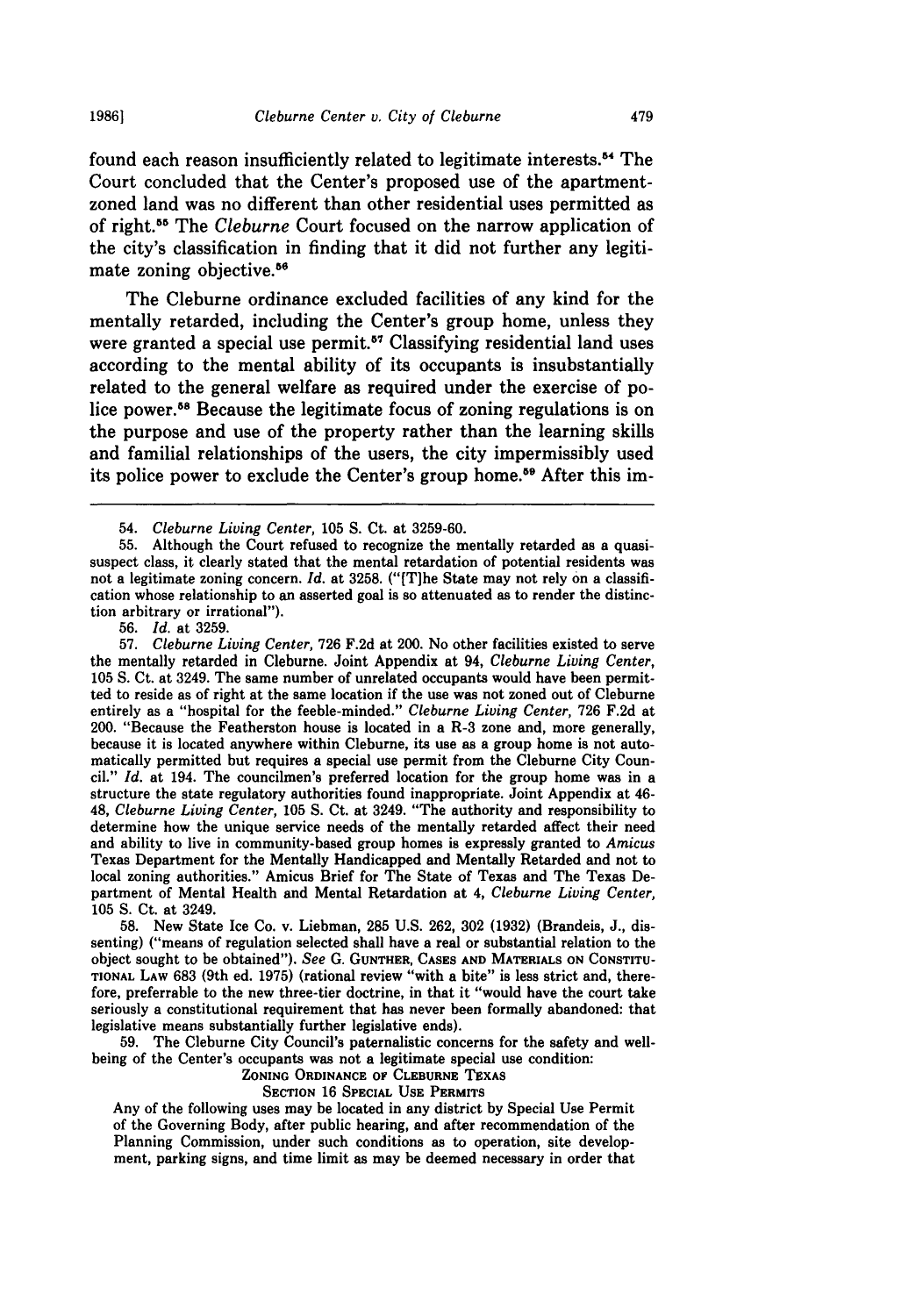permissible exclusion from locating in Cleburne as of right, $60$  the city then declined the Center a special use permit on grounds unrelated to legitimate zoning objectives.<sup>61</sup>

The city claimed to have rejected the Center's special use permit application based on potential overcrowding in the group home, negative perceptions of mentally retarded persons, and concern for the safety of the Center's residents.<sup>62</sup> The city council, however, de-

Each applicant shall be required to obtain the signatures of the property owners within two hundred (200) feet of the property to be used for the following purposes under the special use permits: 9. Hospital for the insane or feeble minded, or alcoholic or drug addicts, or penal or correctional institutions.

Joint Appendix at 62-63, *Cleburne Living Center,* 726 F.2d at 191. *See* Comment, *Can the Mentally Retarded Enjoy "Yards That are Wide?,"* 28 WAYNE L. REV. 1349, 1377 **(1982).**

60. *Cleburne Living Center,* 726 F.2d at 200-02. Texas Mental Health and Mental Retardation Act of 1965, TEX.REV.CIV.STAT.ANN. art. 5547-202 217(a) (Vernon Supp. 1985); Texas Mentally Retarded Persons Act of 1977, TEx.REv.Cv.STAT.ANN. art. 5547-300 58-60 (Vernon Supp. 1985). *See* City of Mesquite v. Aladdin's Castle, 455 U.S. 283, 291-95 (1982) (a municipality may not prohibit an activity that state sanctions); Leslz v. Kavanaugh, (E.D. Tex. July 19, 1983) (unpublished order and memorandum opinion) (the State and the Texas Department for the Mentally Handicapped and Mentally Retarded agreed to identify and overcome legal, programmatic, financial and attitudinal barriers to the creation of facilities and programs for habilitation outside of institutions), *cited with approval in* Amicus Brief for The State of Texas and The Texas Department of Mental Health and Mental Retardation at 10, Cleburne Living Center v. City of Cleburne, 105 S. Ct. 3249 (1985). "The exercise of local zoning powers to exclude such privately operated (but state regulated and jointly state and federally financed) group homes from normal residential neighborhoods frustrates state public policy." *Id.* at 3.

Impermissible uses of police powers against suspect classes are found in exclusionary zoning practices. For example, in racial and economic discrimination cases a court has found proof of discriminatory intent in the administration of regulations and local zoning histories sufficient to invalidate the application of the ordinance under the constitutional guarantees of due process and equal protection. Hope, Inc. v. County of DuPage, Ill., 717 F. 2d 1061, 1076 (7th Cir. **1983)** ("[d]istinctions and differentiation among citizens based upon their racial or economic compatibility cannot be a legitimate government interest under the equal protection clause"). *Accord* Pennhurst State School v. Halderman, 451 U.S. 1 (1981); Village of Arlington Heights v. Metropolitan Housing Development Corp., 429 U.S. 252 (1977); Washington v. Davis, 426 U.S. 229 (1976); United States Dept. of Agriculture v. Moreno, 413 U.S. 528 (1973); Hunter v. Erickson, 393 U.S. **385** (1969); Kropf v. Sterling Heights, 391 Mich. 139, 215 N.W.2d 179 (1974).

61. *Cleburne Living Center,* 105 S. Ct. at 3260.

62. The factors the city council listed in reaching its decision to deny the special use permit included:

(a) the attitude of a majority of owners of property located within two hundred (200) feet of 210 [sic] Featherston;

**(b)** the location of a junior high across the street from 201 Featherston;

(c) concern for the fears of elderly residents of the neighborhood;

**(d)** the size of the home and the number of people to be housed;

(e) concern over the legal responsibility of CLC for any actions which the mentally retarded residents might take;

such use will not seriously injure the appropriate use of neighboring property, and will conform to the general intent and purpose of this Ordinance **....** To better facilitate supervision of the special use permits, a limitation of one year is applicable to each such permit issued.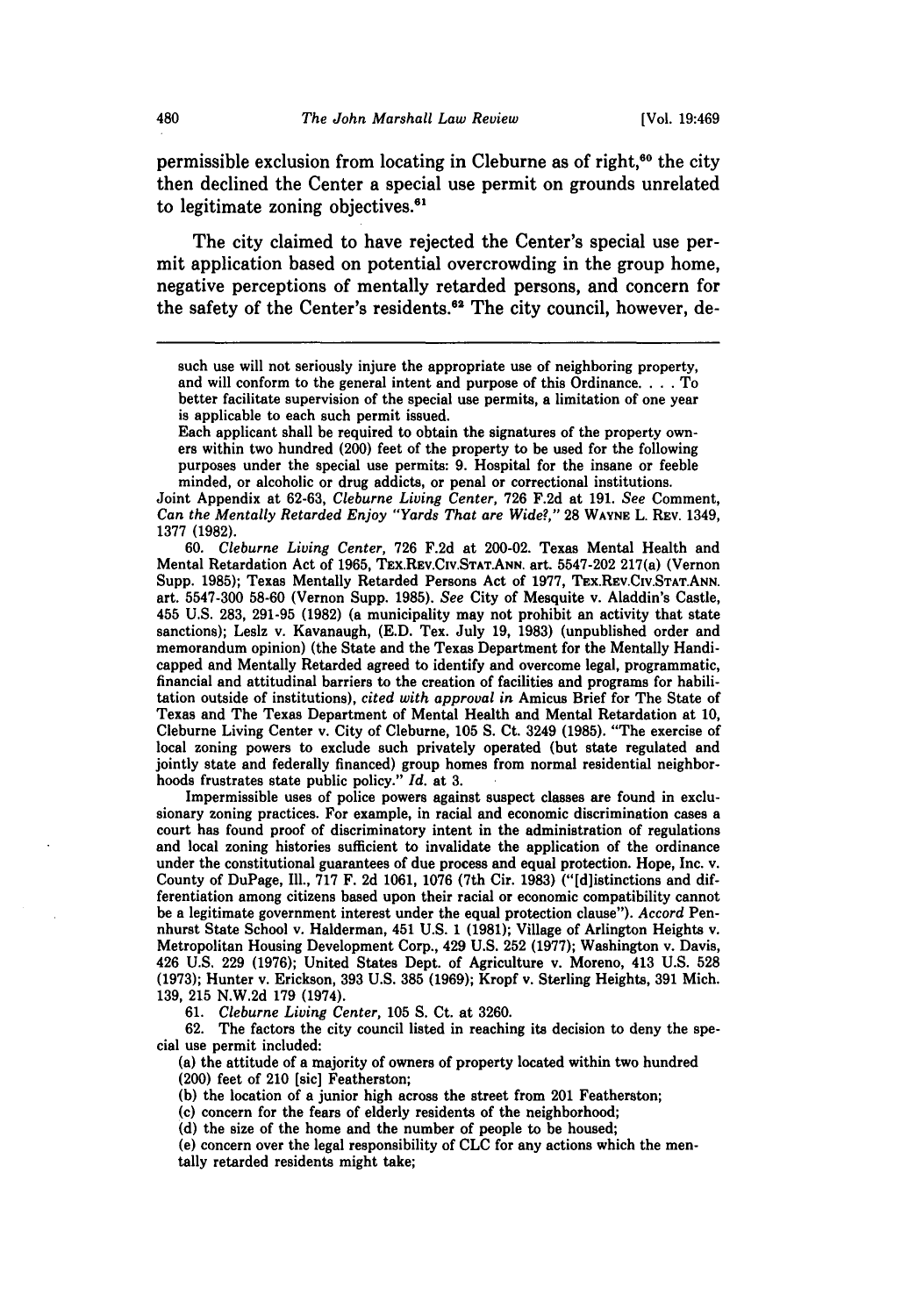nied the permit because it was ignorant and unjustifiably fearful of mildly to moderately retarded persons.<sup>83</sup> In allowing neighboring landowners to control the issuance of special use permits, the city council impermissibly delegated its police power to a vocal majority. 4 The Court concluded that none of these factors were related to legitimate zoning objectives, $65$  but allowed the city to retain the challenged classification in its ordinance.<sup>66</sup>

The Supreme Court's decision, however, will negatively affect the access of group homes to residential communities because it affirmed the use of discriminatory classifications in municipal ordinances to exclude socially undesirable residents. The Supreme Court should have facially invalidated the entire ordinance based on the City of Cleburne's impermissible use of police power to classify residential uses without an actual relation to any legitimate governmental interest. In focusing on the city's application of the permit provision to the Center, the Court failed to vindicate the right of

**(g)** in general, the presentation made before the City Council.

*Cleburne Living Center,* **726 F.2d** at 202. *See* Okolo and Guskin, *Community Attitudes Toward Community Placement of Mentally Retarded Persons,* <sup>12</sup>**INT'L REV. OF RESEARCH IN MENTAL RETARDATION 25** (1984) (the prevalent fears of increased crime, sexual deviance, and decreased property values neighbors experienced in most communities have proven unfounded). *Accord* Society of Good Will to Retarded Children v. Cuomo, **572** F. Supp. 1300, 1340 (E.D.N.Y.), *vacated on other grounds,* **737** F.2d **1259 (2d** Cir. **1983).**

**63.** The city council's vote on October 14, **1980,** as well as the city planning and zoning commission's earlier vote on August 18, 1980, to deny a special use permit for the Featherston street group home "was motivated primarily by the fact that the residents of the home would be persons who are mentally retarded." *Cleburne Living Center,* **105 S.** Ct. at **3253.** "In effect, prejudice and fear becomes its own excuse." *Cleburne Living Center,* **726** F.2d at 202. *Cf.* Abrams v. 11 Cornwell Co., **695** F.2d 34 **(2d** Cir. **1982),** *modified,* **718** F.2d 22 **(1983)** *(en banc)* (neighbors formed partnership to defeat state's acquisition of a single-family dwelling for use as a group home); East House Corp. v. Riker, **72** Misc. **2d 823, 339** N.Y.S.2d **511 (1973)** (opposition to express intent of ordinance to permit group homes for the "mentally restored"); Gage v. Plymouth Woods Corp., 402 Pa. 244, **167** A.2d **292 (1961)** (neighbors lost suit to enjoin operation of nursing home because they could not prove any disruption of quiet enjoyment or traffic hazards); Mongony v. Bevilacqua, 432 A.2d **661** (N.H. **1981)** (adjoining property owners sued director of State Department of Mental Health, Retardation and Hospitals alleging fifth and fourteenth amendment violations for locating a group home in their neighborhood). For a critical analysis of community acceptance of group homes for the mentally retarded, see Boyd, *Strategies in Zoning and Community Living Arrangment for Retarded Citizens: Parens Patriae Meets Police Power,* 25 **VILL.** L. REV. 273 (1981); Comment, *Zoning and Community Group Homes for the Mentally Retarded* **-** *Boon or Bust?,* 7 OHIO **N.U.L.** REV. 64 (1980).

64. *Cleburne Living Center,* 726 F.2d at 200. *See* Washington v. Roberge, **278** U.S. 116 (1928) (denial of a special use permit for a philanthropic nursing home in a residential district violated the fourteenth amendment when it was based solely on the lack of consent of adjoining property owners).

- 65. *Cleburne Living Center,* 105 **S.** Ct. at 3253, 3260.
- 66. *Id.* at 3258, 3274.

**<sup>(</sup>f)** the home's location on a five hundred **(500)** year flood plain; and